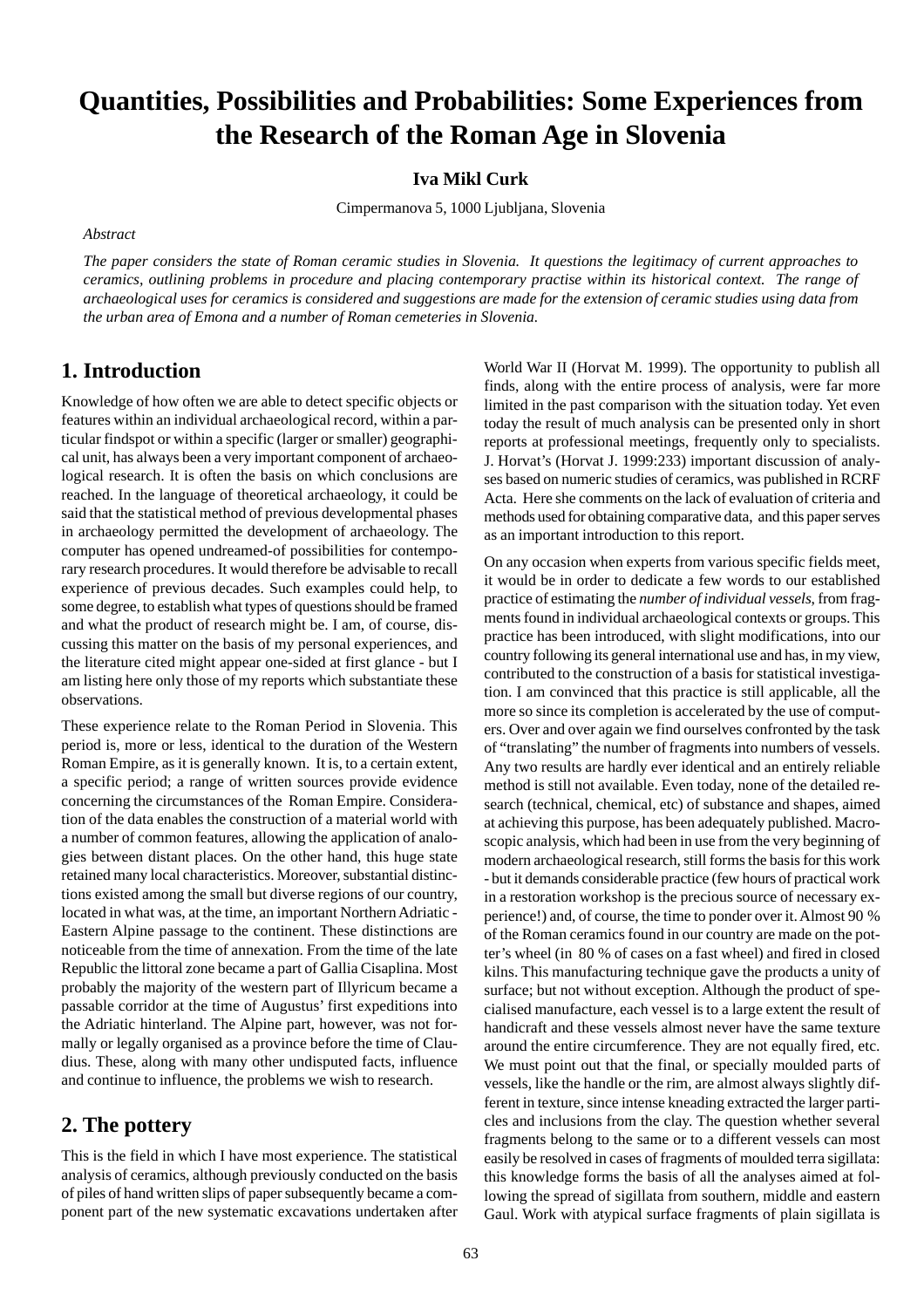only slightly more difficult (a higher percent of errors might occur, although with experienced researchers these errors do not exceed 10 %), if accompanied by a sufficient number of distinctive parts of vessels, stamps, sections of rims and legs. The same holds for all sorts of semi-industrial pottery, manufactured in larger workshops. In comparison , the error margin for handmade local pottery can reach up to 30-40 % of studied groups!

We never place enough emphasis on the importance of possessing sufficient knowledge of other, previously excavated material from the same site or at least from near-by sites. It is easier to define *shapes* of particular vessels, and these are usually the first to be determined. We therefore arrive, relatively quickly, at the conclusion that amphorae, jugs, plates, pots, etc. can be found within a specific group. The decision on what *function* the individual artefact actually served usually demands additional interpretation: there are particular shapes for specific uses of pottery, which more or less serve the same function at various locations, and then there are other shapes which might have been used for a range of functions, although of course, we cannot exclude the possibility that an old and damaged sigillata cup could have occasionally been used for other purposes (as is often the case today!), for instance for mixing paint or glue. My experience tells me that the conclusion about the use of the vessels from an individual archaeological complex, can in most cases only be reached towards the end of the study. Nevertheless, the terra sigillata or other distinct earthenwares, as well as amphorae and mortars, represent exceptions, due to the fact that their function is usually very clearly defined.

The result of any investigation is therefore determined, above all, by the character of the archaeological group and by the stratigraphic record of the ceramics. For this reason I feel it important to emphasise the necessity (even within a large team, where tasks are very clearly divided among experts) for professionals dealing with the investigation of particular materials to have a good overview of the situation in the field. I believe that I was able to form my conclusions about pottery from several excavation sites within the city walls of Emona because I recorded most of the ceramics immediately as they appeared from the ground and was thus able to examine details while the trench was still open. Even when first recorded it was clear from where material originated, e.g., from the stratum later covered by the pavement of the next building phase and from garden humus. These data were later augmented by all previous data and by the overall results of the excavations, corresponding buildings or other components of the settlement structure.

The material records stored during the excavation used to be the quickest procedure for *dating* an individual stratum or archaeological complex. I suppose it is unnecessary to waste words about this procedure for this particular group of readers. We are all well acquainted with the fact that specific types of ceramics have a general and indisputable dating value. In such cases only the youngest object is significant, quantities play a minor role. From this angle, the most informative record for ceramic study, were for me, those from several excavations of a single stratum within the walls of Emona, a stratum which is almost always present and is the deepest archaeological layer, cut by the foundations of the first built structures and covered by the oldest mortar pavement. Fragments of Iron Age pottery can also be found here. However, the majority of the fragments originate from the Augustan period; several individual fragments are reliably made of sigillata dated to the late Augustan period and during the first years of Tiberius's reign (Mikl Curk 1973, 1977). It is thus evident that the formation of this stratum ceased at the moment when house construction inside the walled and planned town area was completed.

However, quantification plays a very important role in dating an individual unit where the ceramics (as well as other materials, of course) have a relative chronological value. At this point it is of key importance how the features of any particular period within a complex obtain their dating value, or to what extent those features are disappearing. As an example, let me present some of my observations regarding coarse Roman pottery, partially handmoulded or moulded on the slow potter's wheel. This kind of pottery is somehow "softer" to the touch, inclusions are often limestone, grains have rounded edges, so that it appears as if the clay had been carelessly kneaded. But quite a lot of coarse pottery made on the fast wheel has been found as well. This type represents the second group of coarse kitchen pottery in Slovenia. It is usually very "hard" to the touch, so well fired that it gives a distinct sound, inclusions are often finely ground, sharp, small grains of flint. The most frequent coarse pottery form is the oval pot, although there exist a number of other objects made of such a ware. The place of manufacture can only rarely be identified, but the majority of these objects are presumed to be of local origin, although we are aware that this pottery was sometimes sold far away from the place of its manufacture. It is most difficult to ascertain how many vessels we are dealing with in an individual context from the recovered fragments of pottery. The possibility of error is greatest in these cases. Undoubtedly, the huge difference in manufacturing techniques cannot be attributed only to chronological causes. The most primitive and the most accomplished types appear side by side in the same situation and in the same closed context. Each individual technique produced vessels suitable for specific purposes –vessels with walls porous enough for food storage, vessels resistant to open fires, etc. Mould details with a wavy line on the surface appear throughout the entire Roman period and at various sites throughout the country. But particular features are not present at all locations or in equal frequencies or equally represented at all periods. It is therefore important to determine which particular features on the ceramics prevail within an individual archaeological group. Accordingly, I presume we could consider, for instance, unevenly kneaded pottery, decoration with a belt of wavy horizontal lines drawn by a comb, as characteristic of some specific environment and of a specific period (near, but not as exactly defined as in Rodrigez 1977, 1992), or for large pots with a surface that gives an impression of being impregnated by wax, as the characteristic of central Slovenia from the same time or even from the Migration Period – the Dark Ages (Mikl Curk 1975, 1992a). Or furthermore, the oval, roughly shaped pots of the early Middle Ages, often defined by an irregular texture and decorated with lines and prints, all of which testify to the use of a more robust potter's tools. However, I must point out, that one individual fragment of a specific kind of pot, is never enough to play a decisive role in determining the archaeological record. The most important statement in the record is: in what percentage is the described feature represented. Due to the modest numbers of finds in the later strata of Slovenia, a single fragment can represent up to 10 % of the total!

The frequency of individual types of ceramics of known origin, provides a snapshot of the *intensity of trading* and indirectly of all kinds of *other connections*. A number of researchers are engaged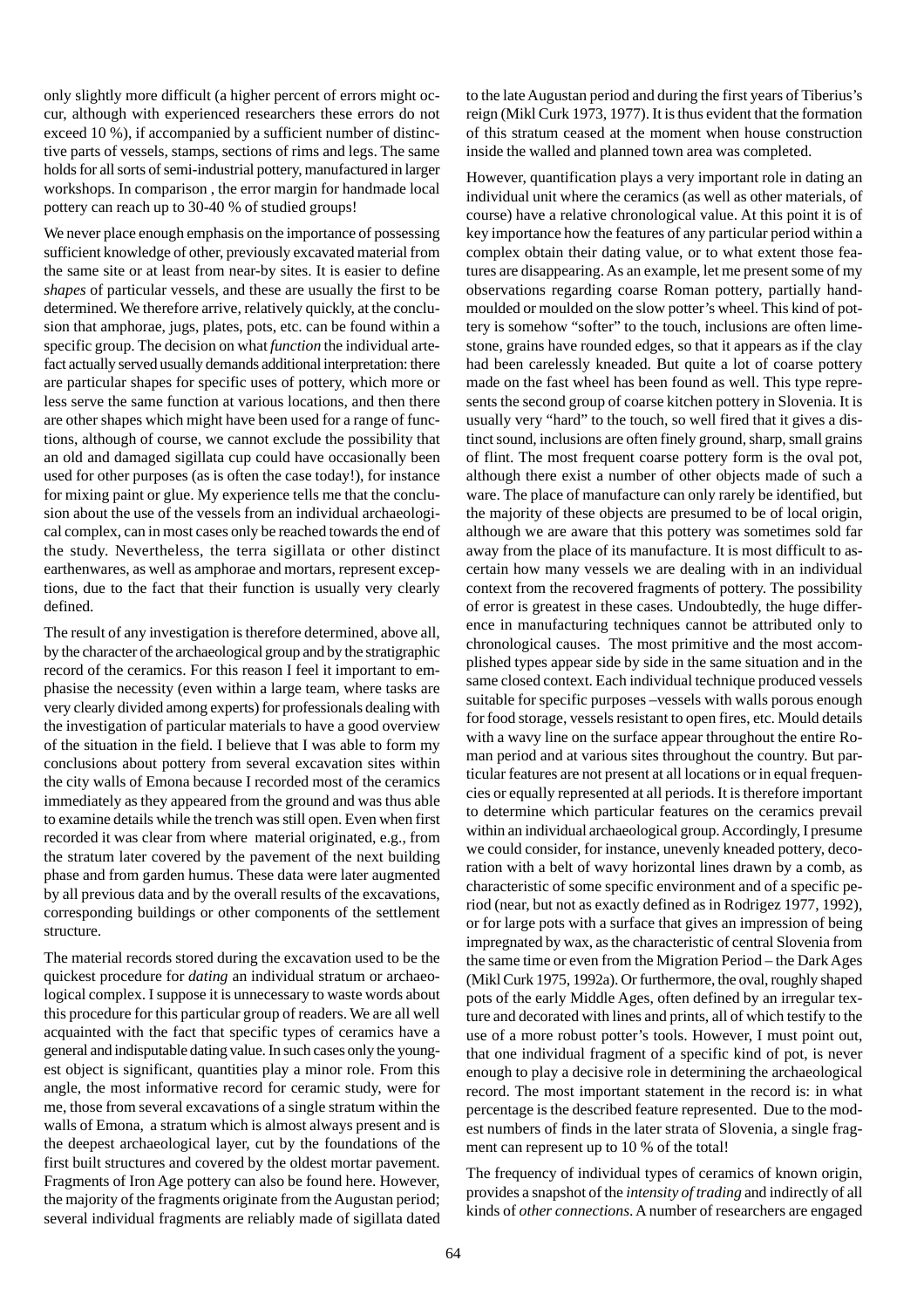in studying this topic both in our country and abroad, so that the working method is well known as is the probability of error. An achievement of the study of ceramics in Slovenia is the study of WHY only particular kinds of terra sigillata are represented in specific archaeological groups, while many of other contemporary products cannot be found. The assumption that the volumes of material transported by sigillata merchants was often quite large (several sets of services) and that therefore the merchants delivered only the sigillata from a single or at least from one smaller group of manufacturers to one place at any one time, has not yet been disputed (Mikl Curk 1987, 1992).

The frequency of finds of vessels, sorted by function, enables us to draw conclusions concerning the activities that took place within specific buildings, *a conclusion about the purpose of a specific building*. Of course these conclusions demand special attention. Stratigraphic data is especially important. All the tools and vessels which had been used in a building do not necessarily remain there after any change, even where a pavement has been left intact. To illustrate: numerous remains of former drinking vessels were left all over the first century AD paved floors of small rooms in the forum of Emona. It is quite probably evidence of the sale and consumption of all kinds of liquids. But at one end the earthen joints used as support for vessels when placed in kilns were also found among the fragments. This testifies that empty vessels were sold as well. The irony is that the early nineteenth century gardens owned by a Ljubljana faïence manufacturer were located at the same site where the Emona forum once stood. For some inexplicable reason the ashes and other remains from the kilns of this faïence factory, which was documented at the other side of the town, ended up there. Ceramic plugs similar to the Roman ones (although not identical in colour and texture) and which were used in kilns as a support for pots were mixed with the top, humus layer, over these remains! On the other hand, practically no finds were discovered in the sandy strata of the forum plateau. Similarly, only a few pot fragments were found in the stratigraphy of the large forum buildings, which L. Plesničar Gec believes to have been built in the third century. This is understandable. The walls and stone paving of these buildings were still partly preserved at the excavation site. In a regulated settlement daily waste, whatever this might have been, was usually removed from site. Moreover, this data in a way supports the presumption that activities in which pottery was used did not take place in the town basilica. Large impregnated pots were found in the stratum covered by these remains (outside the buildings); a discovery which leads me to suggest that this kind of pottery belongs to the period when larger constructions were still standing but were no longer serving their original function. After all, we could hardly imagine that in a regulated town organism the most common food was being prepared and stored or that various common and everyday activities took place close to the external walls of the court basilica or the church portico. The dating of similar ceramics from the late Roman settlement at Vranje in the late fifth century (Knific 1979) confirmed this presumption.

For some other kinds of ceramics dated to the same period and originating from contemporary as well as earlier layers it can sometimes be concluded, that even after changes to the buildings within the constructed area of Poetovio, the ceramics remained close to the location where they originally served their purpose. We thus proposed, on the basis of two distinct locations within the area of Roman Poetovio, an undoubtedly bold and as yet unconfirmed

assumption, that the middle Gallic sigillata had been reserved for the upper, mainly officer class of the town, while Rheinzabern pottery was available to the common inhabitant (Mikl Curk 1990).

# **3. The use of arable land**

In our country there are only five, or perhaps six, extensive plains on which were situated all the Roman towns or major settlements. The Vipava valley (Vipavska dolina) which widens in the hinterland of today's Ajdovščina – Roman Castra. The Sava alluvium which stretches beneath the southern foothills of Karavanke Alps from the Sora plain (Sorško polje) to the higher regions of the Sava plain (Savsko polje) north of Ljubljana in the direction of Kamnik. These plains are the wider hinterland of the town of Kranj – the late Roman Carnium, but in the distant past they were mainly the hinterland of Ljubljana – Roman Emona. The Savinja valley (Savinjska dolina) is dominated by the town of Celje – Roman Celeia, the Krško plain (Krško polje) was in Roman times dominated by Drnovo near Krško, now an insignificant settlement, but in those times Neviodunum. The Drava and Ptuj plains (Dravsko and Ptujsko polje) were in Roman times certainly exploited by today's Ptuj – Roman Poetovio. The smaller plain around Slovenj Gradec belonged to the territory of the Roman Colatio, then located at Stari trg near Slovenj Gradec. These plains differ slightly, with respect to the pedological and partly hydrological characteristics, so that reliable conclusions about the extent of cultivation in Roman times cannot be made. Due to the consistent cultivation of these plains, any remains of actual Roman fields are not recognisable even on aerial photos. It is also unknown to what extent the Romans were interested in their agrarian potential. It certainly wasn't their primary interest. Above all, the territory of Slovenia attracted them for its strategic and communication potential, and to a certain degree as a source for material wealth. The existing roads which have been in use for a long time, and the cadastral border-lines, in some places indicate the shape of fields which might have been formed in Roman times (Mikl Curk 1984); yet all these facts are still far from being confirmed. However, we do have a fair knowledge of the traces of settlements and roads constructed during the Roman period on all the above mentioned territories (Mikl Curk 1993a). These traces do not inform us of the cultivated areas, but the plains are measurable and this information can be used for basic calculations. Poetovio was a military camp throughout the whole first century AD. The fact that a legion needed at least 600 tons of corn or equivalent quantity of other crops to pass the winter months, plus a less well known quantity of supplementary foodstuffs. In the eighteenth century in these regions, approximately 150 – 175 hectares of fields would be required to provide such a quantity of corn. For the Ancient World we have to approximate the minimum harvest per hectare. From this we can conclude that a legion could have needed as much as  $10 - 15$  % of all cultivable land within the reach of the town (Mikl Curk 1993). Of course, we have no knowledge of how many of these areas were already cultivated before the Romans came to the area, nor whether the legion actually supplied itself from the products produced in the surroundings of castra hiberna. Perhaps it might soon be possible to complete and extend this entirely hypothetical study.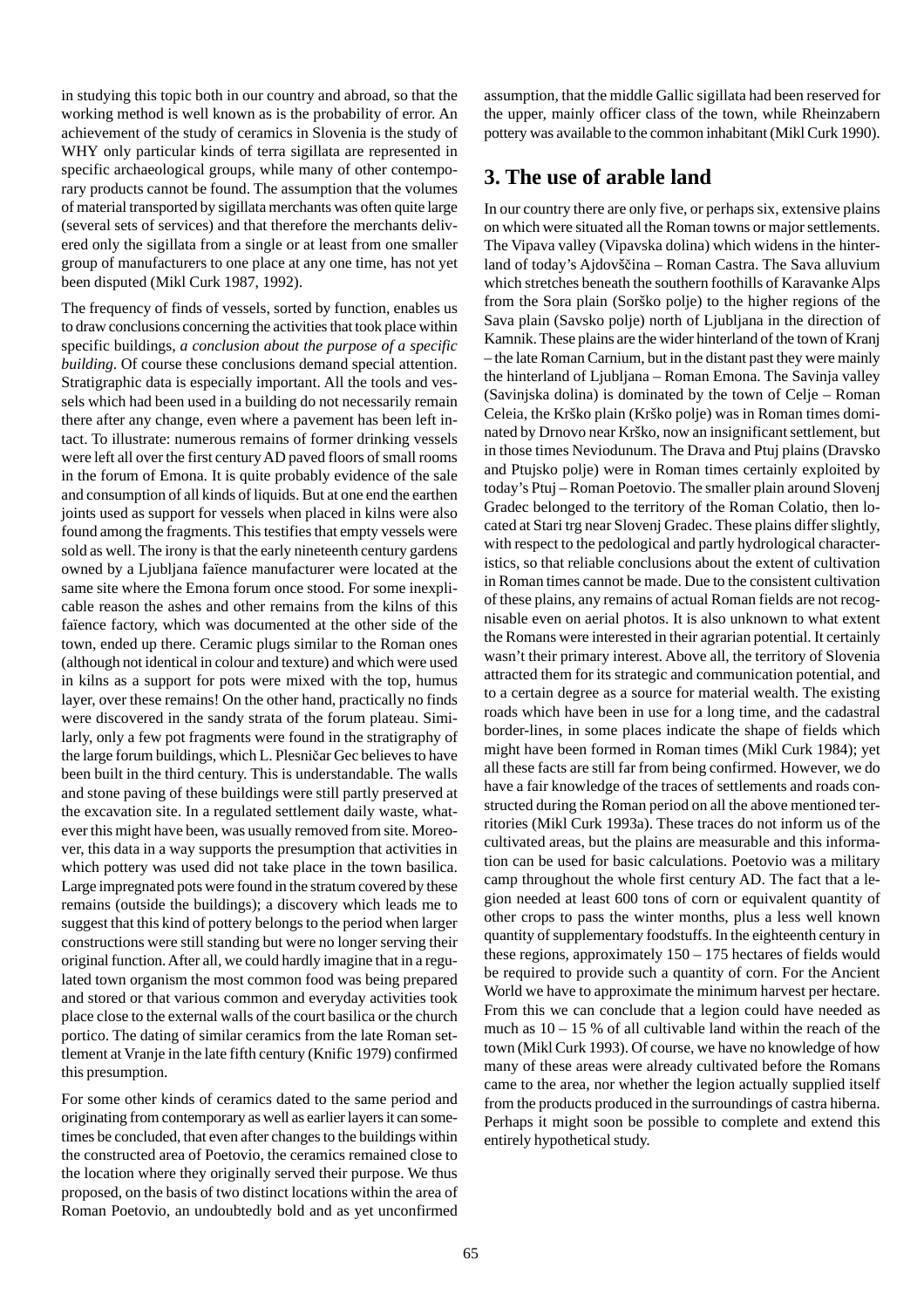

*Figure 1: The number of analysed graves.*

### **4. The cemeteries**

Funeral gifts and aretefacts placed in tombs are in each civilisation characterised by numerous, specific and complicated symbology. In a prosaic sense, they signify the result of an instantaneous occurrence. In almost every cemetery individual tombs differ, although they have common features. The possibility to document varieties and similarities is obvious, as also is the wish to understand their causes. Regarding research on the Roman period in Slovenia (figure 1), the possibilities for such analysis became a reality after the comprehensive studies of the Emona cemeteries were published and after recent research of a large part of these cemeteries (Petru (1972) published the old data and Plesničar Gec (1972) the recent excavations). The first analyses of these and later cemetery data have certainly condensed the chronological aspect and at the same time revealed the popularity of specific methods of burial, with objects in the tombs characterising the deceased by sex (figure 2). Such synoptic tables have already been included in the publications of Emona material. Chronological and typological questions were treated by Plesničar Gec 1977, and several other authors in Arheološki Vestnik 30, 1979. The criteria for determining the sex from "male" and "female" jewellery, parts of clothes, knifes, mirrors, phials of scents, small chests, needles and similar, are still unreliable; although the results obtained so far are quite good for cremation graves. Experiments with selection of objects and their origin from a specific civilisation (the origin of the type and not the individual product, whether from a Mediterranean or from a local tradition) gave identifiable results concerning the, simplified, ethnical and social affiliation of the deceased (Plesničar Gec 1985, Mikl Curk 1985, 1996). These results are not numerically insignificant. Throughout this work we were aware, and would remain so, that at the startingpoint of such studies one meets a range of unexplained facts. It should therefore be taken into consideration that the clear relationships of each human community with the objects it uses in a specific superior or symbolic function (as their funeral use is) are possible only as long as the community can be clearly distinguished from the other communities with which it lives; e.g., for as long as the Italic colonists could be clearly distinguished from the natives, during the first period following Roman occupation. In the next generations these traces would already have lessened.

A fair number of similar problems still wait their turn to be closely studied, and the investigation of those is our future task.



*Figure 2: The number of graves, from the same sites, possibly defined by the sex of the deceased but separated upon the groups of men of undefined ethnicity, men of so-called Native and men of Italic provenience, and groups of women of undefined ethnicity, women of the so-called Native and women of Italic provenience.*

### **References**

- HORVAT, J., 1999. Roman Provincial Archaeology in Slovenia Following 1965, Settlement and Small Finds, *Arheološki vestnik* 50: 215-257.
- HORVAT, M., 1999. Keramika tehnologija keramike, tipologija lončenine, keramični arhiv - eng. abstract, *Razprave FF Ljubljana*.
- KNIFIC, T., 1979. Vranje pri Sevnici. Drobne najdbe z Ajdovskega gradca (1974), *Arheološki vestnik* 30, 273-385, pict. 50, 51, 76, 78, 84, 85, 100.
- MIKL CURK, I., 1973. Zur Datierung der Keramik der aeltesten Siedlungsschichten in Emona, *Acta RCRF* 14-15: 125- 127.
- MIKL CURK, I., 1977. Einiges ueber die padanischen Sigilllaten von Emona, *Acta RCRF* 17-18: 81-84
- MIKL CURK, I., 1985. Pridatki zah. nekropole v Ptuju kot dokaz socialne strukture - ..ein Zeugniss der sozialen Struktur der Bevoelkerung (sum.), *Materijali* 20, Beograd: 169-175.
- MIKL CURK, I., 1984. Sledovi rimskega zemljemerstva na Dravskem polju?, *Arheološki vestnik* 34: 353-360.
- MIKL CURK, I., 1987. Buying and selling pottery An evidence from NW Yugoslavia, *Acta RCRF* 25/26: 403-408.